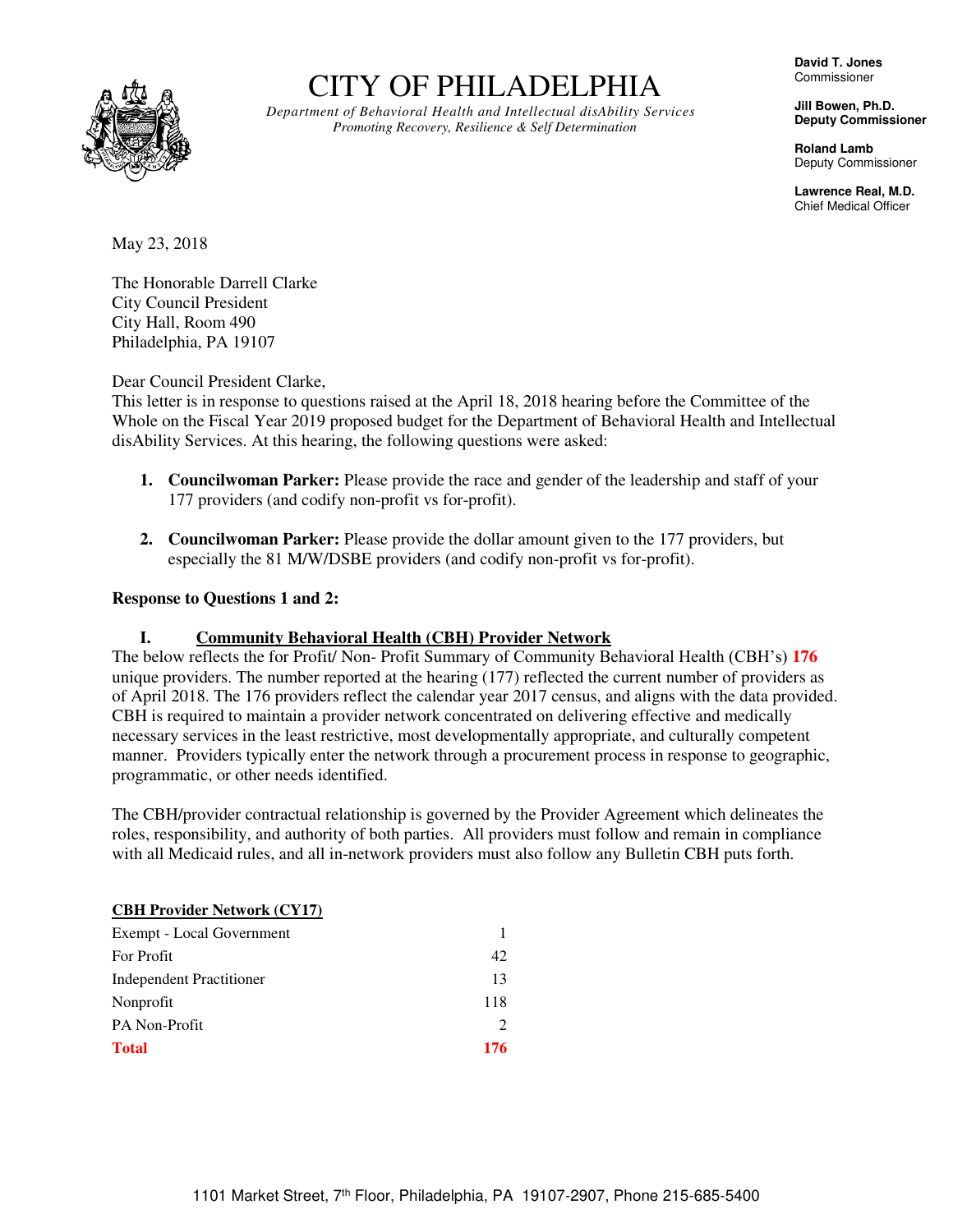### **II. Community Behavioral Health Providers and Payments**

 Medical spending and rates of growth from Calendar Year 2011-2017 were compiled utilizing the following criteria:

- For Profits M/W/DSBE status, reported to the City of Philadelphia
- Not- For- Profit- M/W/DSBE status was derived from providers' annual submissions to the City of Philadelphia Health and Human Services (HHS) and includes self-reported racial/ethnic makeup of workforce/board and executive staff.

| <b>Dollars by Group</b>                                                           | <b>CY2011</b>       | <b>CY2017</b>       | <b>Rate of Growth</b>       |
|-----------------------------------------------------------------------------------|---------------------|---------------------|-----------------------------|
| <b>Minority Providers (Men</b>                                                    |                     |                     |                             |
| and Women)                                                                        | \$173,001,291       | \$239,274,631       | 38%                         |
| <b>Non-Minority Men</b>                                                           | \$406,698,817       | \$352,650,943       | $-13\%$                     |
| <b>Non-Minority Women</b>                                                         | \$109,174,724       | \$140,664,800       | $29\%$                      |
| <b>TOTAL DOLLARS</b>                                                              | \$688,874,832       | \$732,590,374       | $6\%$                       |
| # of Unique Providers by<br>Group<br><b>Minority Providers (Men</b><br>and Women) | <u>CY2011</u><br>40 | <b>CY2017</b><br>41 | <b>Rate of Growth</b><br>3% |
| <b>Non-Minority Men</b>                                                           | 196                 | 93                  | $-53\%$                     |
| <b>Non-Minority Women</b>                                                         | $\overline{38}$     | 42                  | <u> 11%</u>                 |
| <b>TOTAL # of PROVIDERS</b>                                                       | 274                 | 176                 | $-36\%$                     |
|                                                                                   |                     |                     |                             |
|                                                                                   |                     |                     |                             |
|                                                                                   |                     |                     |                             |

| <b>Total Spend</b>     | CY2011        | CY2017        |
|------------------------|---------------|---------------|
| <b>CBH IN- NETWORK</b> | \$686,432,529 | \$728,644,855 |

## **III. DBHIDS' Commitment to Diversity**

DBHIDS, including CBH, maintain a commitment and value for diversity. We will continue to develop innovative strategies that promote and encourage growth for minority providers. As such, M/W/DSBEled providers have opportunities to grow within our provider network. Three M/W/DSBE-led providers are consistently among the top 15 revenue earners from Health Choices through CBH: Children's Crisis Treatment Center (CCTC), Warren E. Smith (WES), and Community Council. Each agency also has contracts for other lines of business including DHS, School District of Philadelphia, Charter Schools, Early Intervention, Philadelphia DHS, Office of Homeless Services, and Intellectual disAbility Services. The following three Latino provider agencies experienced percentage increases in revenue from CY15 – CY17: Hispanic Community Counseling Services, Pan American, and APM. In the last three years, 36 new programs from M/W/DSBE-led providers have entered the CBH network in the following levels of care:

- Outpatient Behavioral Health Services in Southwest Philadelphia: WES, Dunbar Community Counseling Services, Juvenile Justice Center, and The Village
- Children's Acute Partial Hospitalization: CCTC, RHD, and Wordsworth
- Community and School Support Team (CASST): PATH